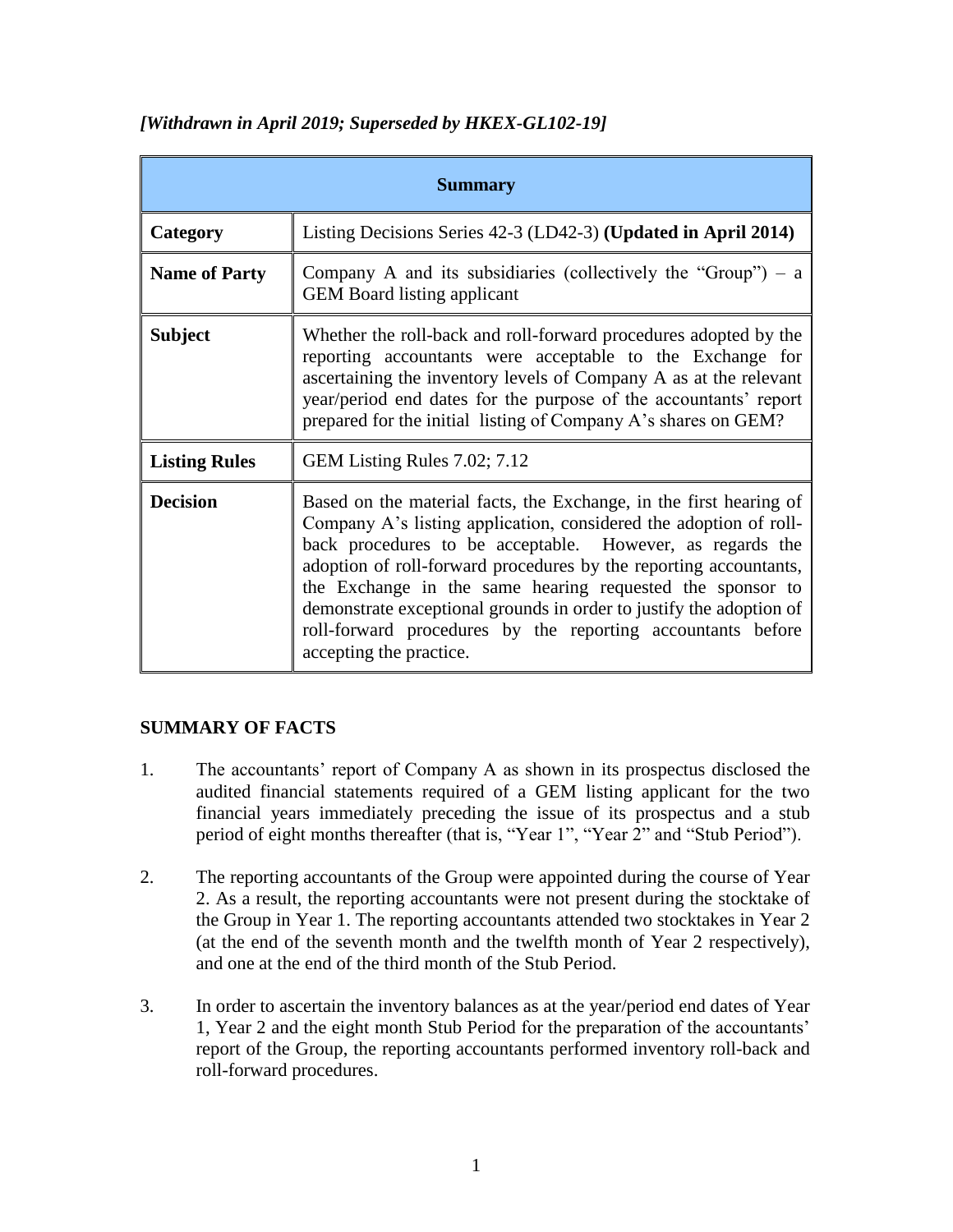- 4. In other words, the reporting accountants had to:
	- roll-back for seven months to ascertain the inventory balance as at the end of Year 1(from the end of the seventh month of Year 2 to the end of Year 1), and
	- roll-forward for five months to ascertain the inventory balance as at the end of the Stub Period (from the end of the third month of the Stub Period to the end of the Stub Period).
- 5. The Group maintained perpetual inventory record and internal inventory control procedures, and performed physical counts with respect to its inventories periodically.

# **THE ISSUE RAISED FOR CONSIDERATION**

6. Whether the roll-back and roll-forward procedures adopted by the reporting accountants were acceptable to the Exchange for ascertaining the inventory levels of Company A as at the relevant year/period end dates for the purpose of the accountants' report prepared for the initial listing of Company A's shares on GEM?

# **APPLICABLE GEM LISTING RULES**

 $\overline{a}$ 

7. GEM Listing Rule 7.02 provides that:-

*"All accountants' reports must be prepared by professional accountants who are qualified under the Professional Accountants Ordinance for appointment as auditors of a company and who are independent both of the issuer and any other company concerned to the same extent as that required of an auditor under the Companies Ordinance <sup>1</sup> and in accordance with the requirements on independence issued but the Hong Kong Society of Accountants [ now known as Hong Kong Institute of Certified Public Accountants],…".*

- 8. GEM Listing Rule 7.12 provides that "*[T]he financial history of results and the*  balance sheet included in the accountants' report must normally be drawn up in *confirmation with Hong Kong Financial Reporting Standards or International Financial Reporting Standards".*
- 9. Technical Bulletin 19 "Opening Stocks Alternative Audit Procedures" issued by Hong Kong Institute of Certified Public Accountants (formerly Hong Kong Society of Accountants) in April 1993 sets out, among others, (i) the situations where an auditor may consider assurance on opening stocks inadequate, thus

<sup>1</sup> Retitled as the Companies Ordinance (Cap. 622) with effect from March 2014 *(Updated in April 2014).*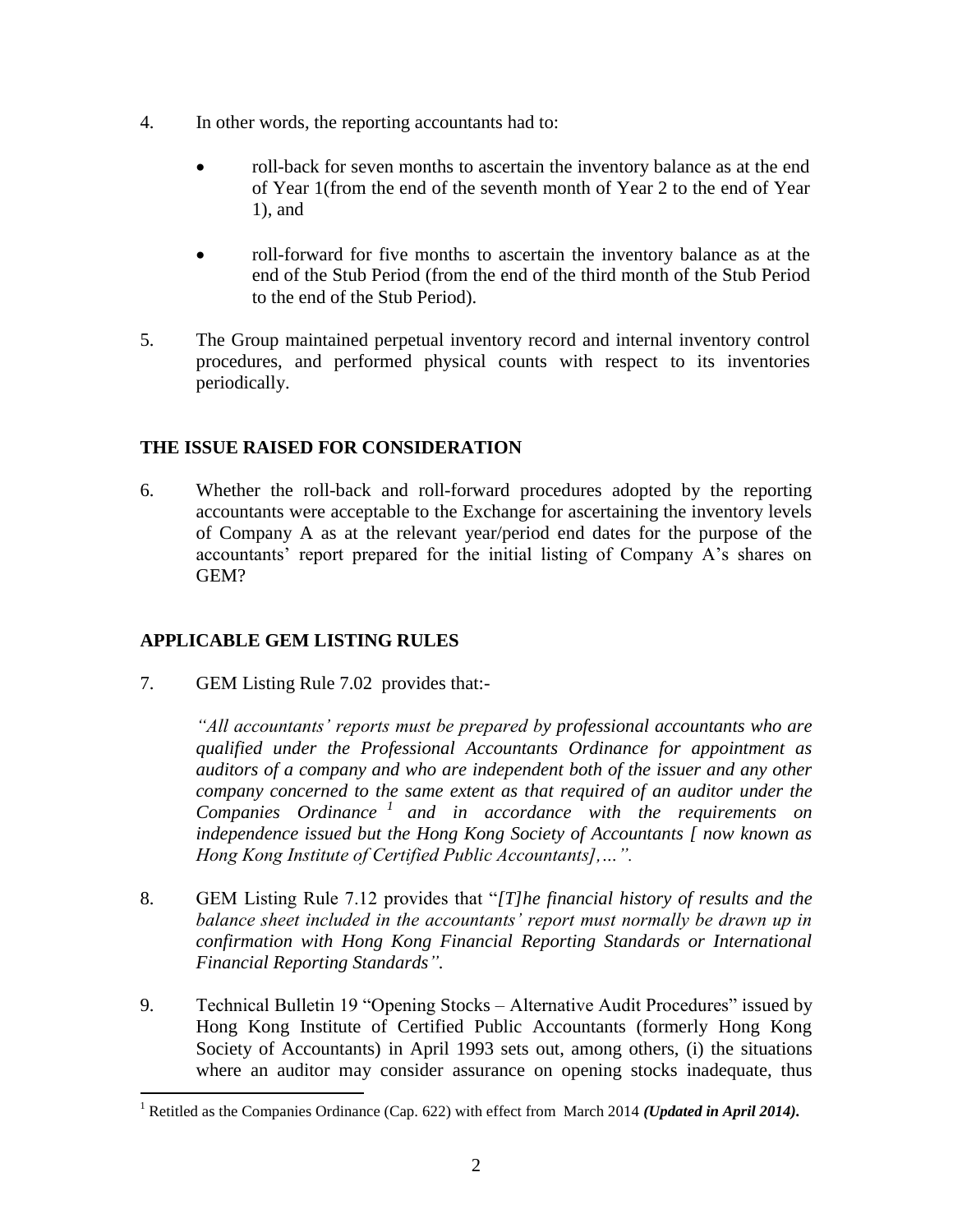enabling the auditor to perform additional auditing procedures to ascertain the opening stocks for the giving of an unqualified opinion on the financial statements; and (ii) the conditions that must exist before an auditor may perform such alternative procedures.

The situations under which an auditor may perform additional procedures to obtain audit assurance on opening stocks are:-

- a. stocks have previously not been subject to an audit since the financial statements as a whole were not audited; or
- b. where, because of a limitation in scope, the previous auditor was not in a position to give a clean opinion on stocks, in particular on the existence of stocks, eg. where the auditor was appointed after the completion of the client's stocktake, was therefore unable to attend the physical stocktaking and consequently determined he was unable to form an opinion on the existence and quantity of stocks.

 The conditions that must exist before an auditor may perform additional procedures mentioned above are set out in brief as follows:

- a. The entity must have performed stocktake at the period end date;
- b. Adequate and documented procedures for counting, measuring and recording quantities, cut-off, identification of third party inventories, obsolete and slow moving inventories have been established and applied by the entity;
- c. The auditors attended stocktake of the entity at a date either shortly before or after the period end and the result is satisfactory;
- d. Good internal controls over the physical movements of inventories throughout the period have been maintained by the entity and those controls are operating satisfactorily;
- e. Adequate records to identify all inventories movements throughout the period have been maintained by the entity; and
- f. All records have been retained by the entity.

### **THE ANALYSIS**

10. The Exchange expects the reporting accountants appointed for the purpose under GEM Listing Rule 7.02 to conduct significant and substantive work in the preparation of the accountants' report for the purpose of listing. Such work provides a high level of assistance to the Exchange and the investing public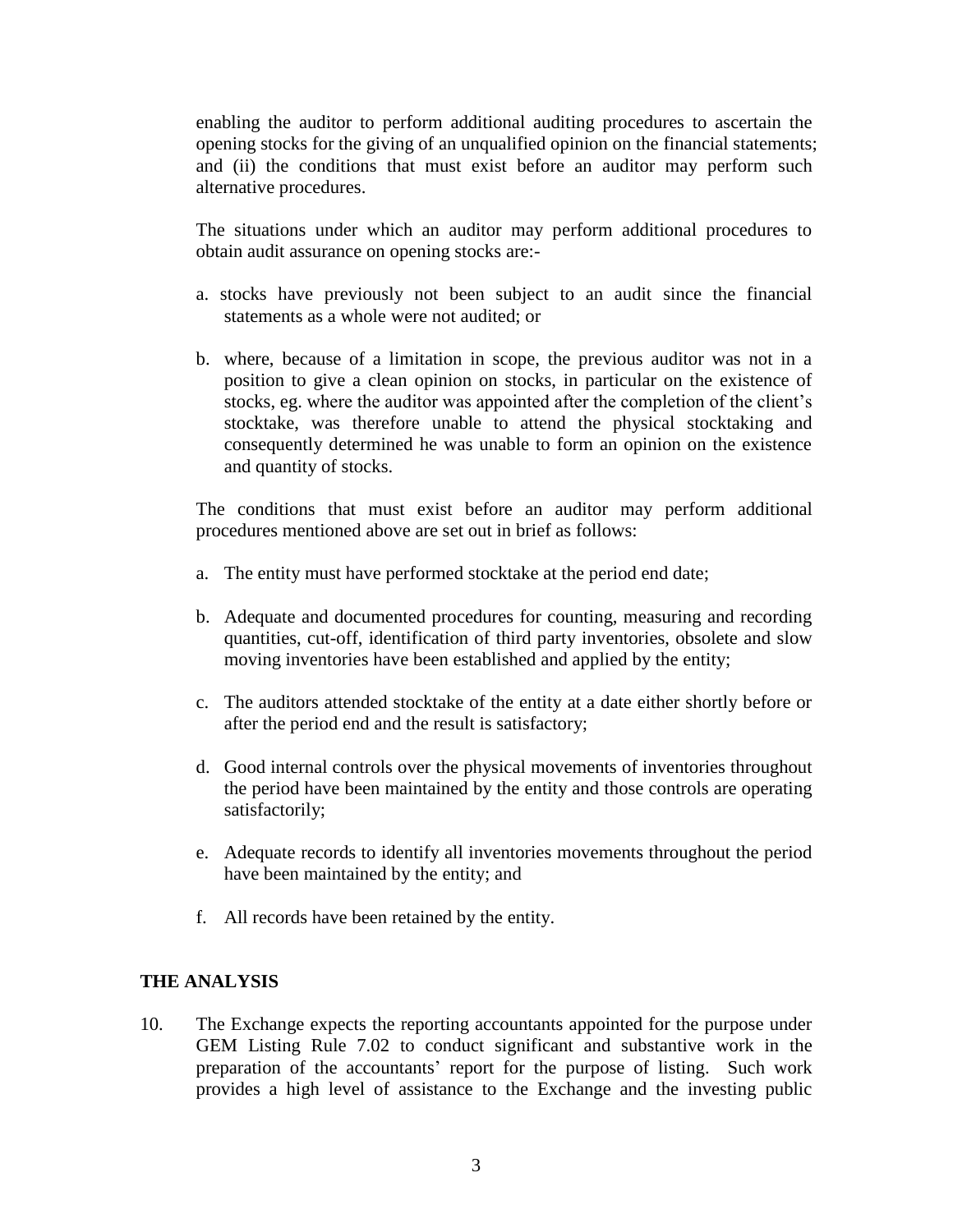regarding the financial information underlying the accountants' report. This work would necessarily entail the reporting accountants gathering sufficient and appropriate evidence to support their report through a variety of procedures including inspection, observation and direct confirmation. The Exchange ordinarily considers that this should include participation in well planned stocktake procedures.

## *Adoption of roll-back procedures*

- 11. Regarding the adoption of roll-back procedures by reporting accountants in preparation of their accountants' report for listing purpose, the Exchange noted that under Technical Bulletin 19 the reporting accountants must themselves be satisfied that objective situations and conditions as described therein were present before resorting to using alternative auditing procedures to ascertain the opening stocks. At the same time, the Exchange considered that each of the sponsors and directors of the listing applicant must satisfy the Exchange that it was justifiable for the reporting accountants to adopt the alternative auditing procedures to ascertain the inventory level.
- 12. Based on the submissions of the sponsor of Company A giving the reasons for the adoption of roll-back procedures, submissions on the internal inventory control procedures maintained by the Group, the number and intervals of physical counts that the Group had undertaken during the relevant period, and the due diligence procedures undertaken by the reporting accountants and sponsor with respect to the adoption of roll-back procedures, the Exchange considered it appropriate to adopt the roll-back procedures to ascertain the inventory level as at the year end date of Year 1.

### *Adoption of roll-forward procedures*

- 13. Regarding the adoption of roll-forward procedures by reporting accountants in the preparation of the accountants' report, the Exchange noted that there was no auditing guideline which prohibited such adoption. Equally, the Exchange noted that Technical Bulletin 19 neither provided for nor specified situations where rollforward procedures could be adopted.
- 14. The Exchange was of the view that the situations justifying the use of roll-forward procedures were not as compelling as the situations evoking the use of roll-back procedures. The reason being that an additional stocktake attendance by the auditor and the adoption of the normal roll-back procedures as set out in the Technical Bulletin 19 would have achieved the same result.
- 15. Accordingly, before allowing for the adoption of roll-forward procedures in the audit of an accountants' report for the purpose of an IPO, the Exchange would require very good reasons for such adoption for the purpose of ascertaining the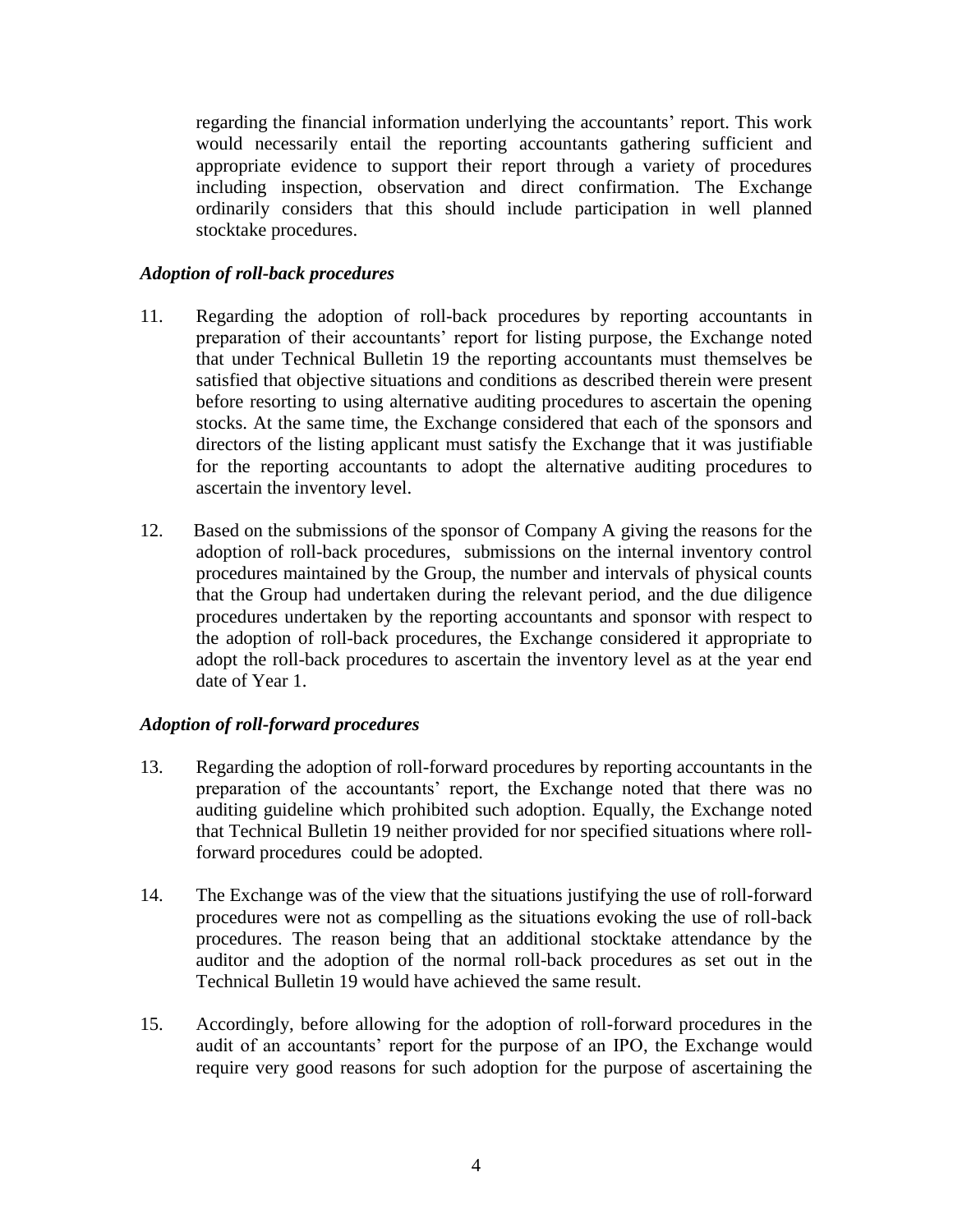inventory level at a particular date subsequent to a stocktake attendance by an auditor.

16. While noting that the value of inventory in this case was not material (amounting to approximately 7% of the net asset value of the Group as at the end of the Stub Period), the Exchange considered the adoption of the roll-forward procedures to be unusual in the circumstances and that the roll-forward period was relatively long. The Exchange therefore had concerns about the adequacy of the procedures adopted. Under the circumstances, unless there were compelling justifications for the adoption of roll-forward procedures by the reporting accountants, the Exchange would not consider such procedures to be an acceptable method to ascertain the inventory level as at the period end date of the Stub Period.

# **THE DECISION**

### *First Hearing*

- 17. Based on the Exchange's analysis of the relevant GEM Listing Rules, the applicable auditing guidelines and after considering the material facts, the Exchange determined, in the first hearing of Company A's listing application, that the adoption of roll-back procedures by the reporting accountants to ascertain the inventory levels of Company A as at the relevant year end dates was acceptable.
- 18. As regards the adoption of roll-forward procedures by the reporting accountants in the present case, the Exchange determined in the same hearing that the sponsor must demonstrate exceptional grounds in order to justify the adoption of rollforward procedures by the reporting accountants before the Exchange would consider such procedures to be an acceptable method to ascertain the inventory level as at the period end date of the Stub Period.

### *Second Hearing*

- 19. In the second hearing of Company A's listing application, the sponsor of Company A submitted that the reporting accountants had performed the following additional audit work:
	- a. attended one additional inventory count conducted by the Group after the end of the Stub Period;
	- b. performed roll-back procedures to ascertain the inventory balance as at the end of the Stub Period; and
	- c. compared the inventory count records as at end of the Stub Period to the inventory roll-back analysis.